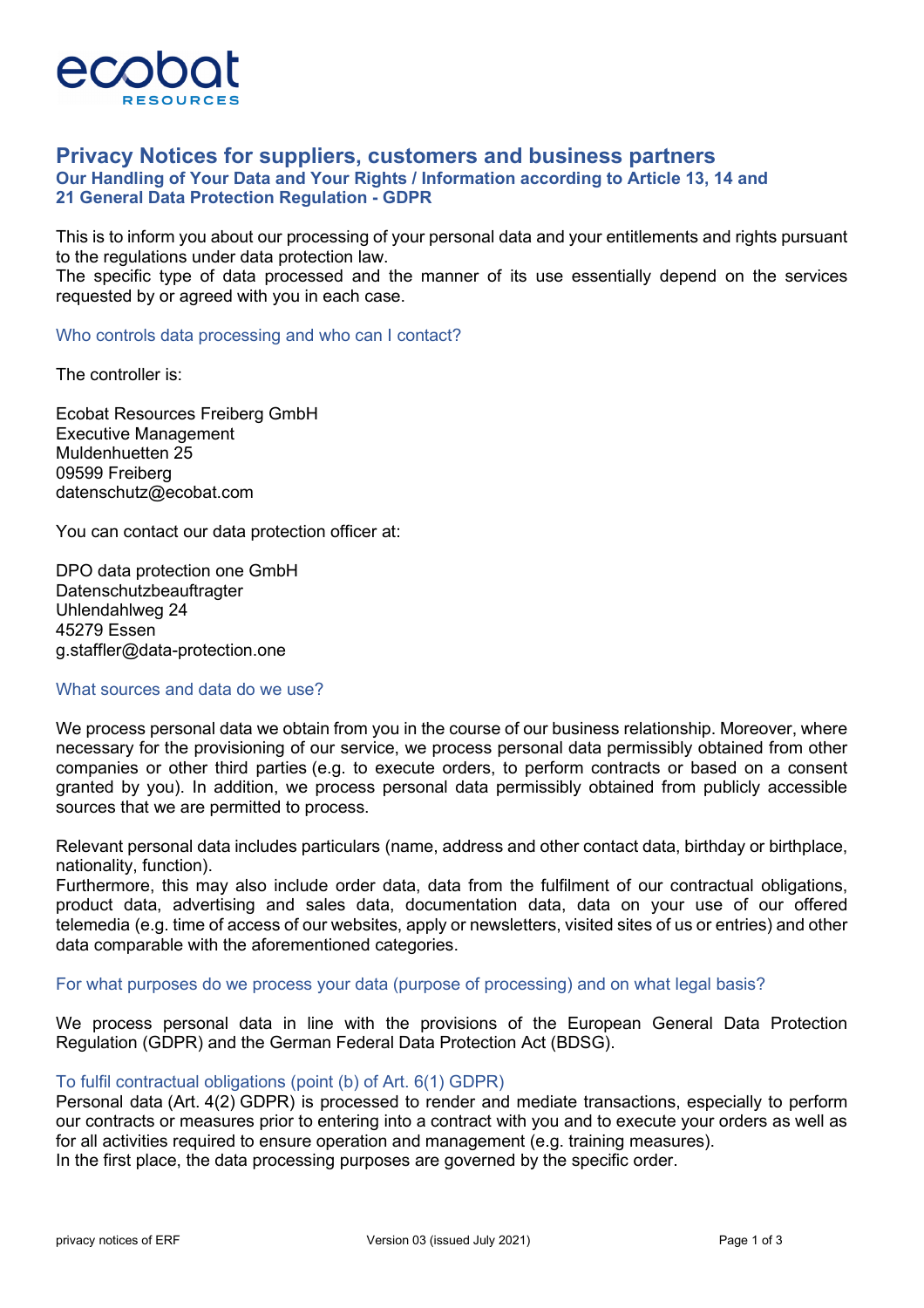

## Within the context of the balancing of interests (point (f) of Art. 6(1) GDPR)

Where necessary, we process your data beyond the actual performance of the contract to safeguard our or third parties' legitimate interests.

Examples:

- examination and optimisation of processes for needs analysis and direct customer approach;
- advertising or market and opinion research, unless you objected to the use of your data;
- establishment of legal claims and defence in case of legal disputes;
- prevention and solving of crimes;
- measures for building and facility security (e.g. entry controls);
- measures to ensure the domiciliary right;
- measures for business management and further development of services and products.

#### Based on your consent (point (a) of Art. 6(1) GDPR)

Where you have given us a consent to the processing of personal data for specific purposes, the lawfulness of such processing is given based on your consent. Any consent given may be withdrawn at any time. Please note that the withdrawal will be effective only for the future. This does not affect any processing prior to the withdrawal.

#### Who receives my data?

Within our company, your data is provided to any bodies that require it to fulfil our contractual and legal obligations. Processors engaged by us (Art. 28 GDPR) may also receive data for such purposes. This includes companies from the following categories: IT services, logistics, printing services, telecommunications, debt collection, counselling and consulting as well as distribution and marketing. Regarding data dissemination to recipients outside our company, we may disseminate information about you only where this is required by statutory provisions, you have given your consent or we are authorised to provide information.

#### How long will my data be retained?

Where necessary, we process and retain your personal data for the duration of our business relationship, including the initiation and implementation of a contract, for example. In this context, it must be noted that our business relationship may also be a continuing obligation set up for years and usually indefinite. Moreover, we are subject to various retention and documentation obligations resulting, inter alia, from the German Commercial Code (HGB) and the Fiscal Code of Germany (AO). The retention or documentation periods stipulated there are between two and ten years.

Finally, the retention period is also determined by the statutory limitation periods which, for example acc. to Sections 195 et seqq. BGB (German Civil Code), are generally three years, but may also be up to thirty years in some cases.

#### Is data transferred to a third country or an international organisation?

Data is transferred to third countries (states outside the European Economic Area - EEC) only where this is necessary to execute your orders, is prescribed by law or you have given us your consent.

#### What additional data protection rights do I have?

Every data subject has a right of access acc. to Art. 15 GDPR, a right to rectification acc. to Art. 16 GDPR, a right to erasure acc. to Art. 17 GDPR, a right to restriction of processing acc. to Art. 18 GDPR and a right to data portability from Art. 20 GDPR. The rights of access and erasure are governed by the restrictions acc. to Sections 34 and 35 BDSG.